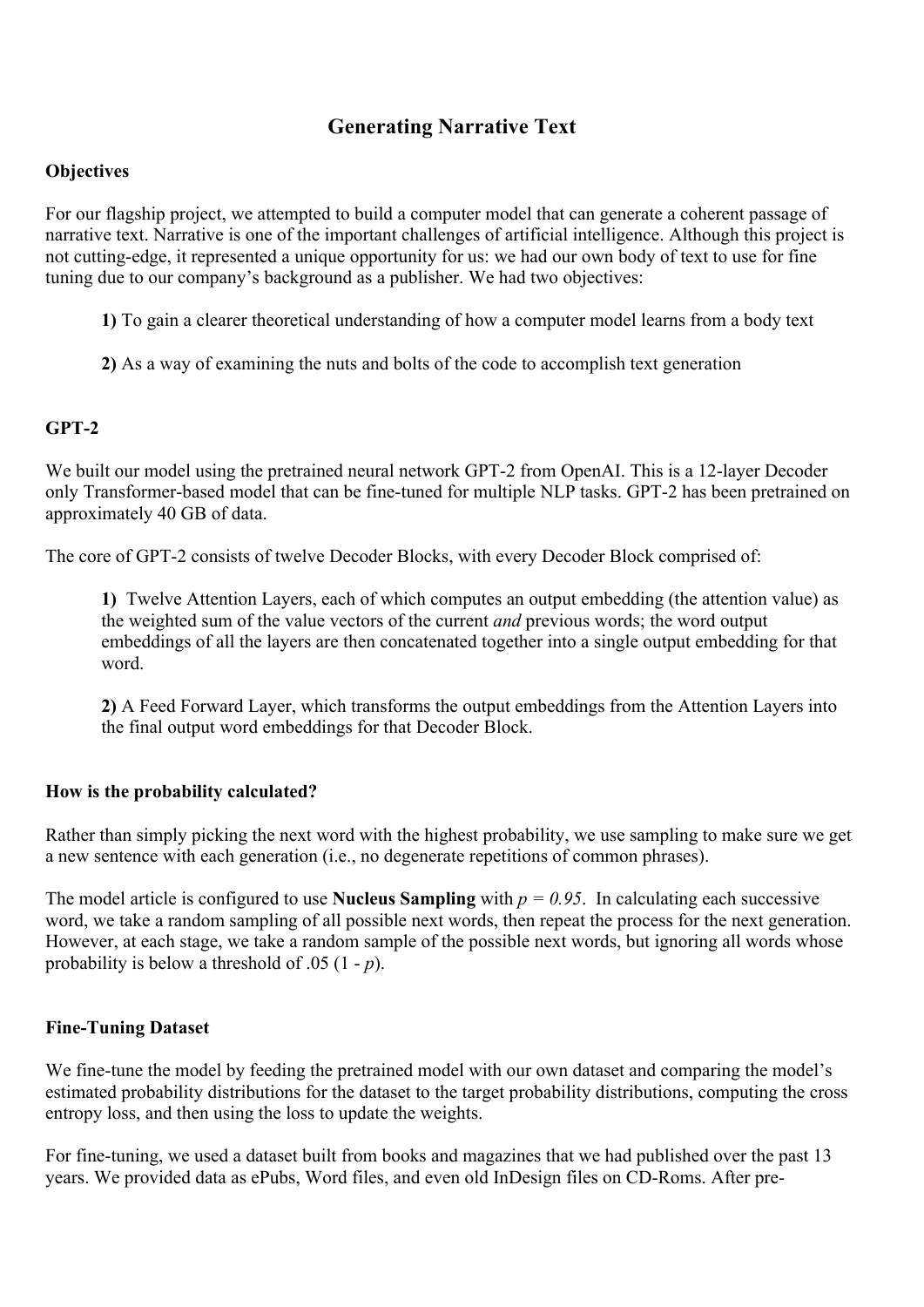processing the data, there were a total of 1,511,329 words in the dataset. We split the dataset in a ratio of roughly 9:1 training set and testing set.

#### **Baseline Training**

As a baseline, the model was trained for one epoch (processing all the fine-tuning data a single time), which took 30 minutes on Google Cloud Platform. Some examples of the output are below.

Seed sentence**:** There is a blue curtain.

#### **=== GENERATED SEQUENCE 1 ===**

There is a blue curtain. This to me appears like a piano, except with two strings. It is so unlike a prison or an upper court that we couldn't bear hearing it—I swear I did not notice. "What?" asked Peridot timidly.

#### **=== GENERATED SEQUENCE 2 ===**

There is a blue curtain. A shrine to departed warriors," she says. "They are told, if they don't repent, that these are crimes committed by people who wish to remain." Unlike fellow musicians, she still attempts to write about pop culture. "That's the attitude

#### **=== GENERATED SEQUENCE 3 ===**

There is a blue curtain. It goes up to the window, and leads to a forest on the outskirts of town. People are turning their heads to look at the horizon.

"We come here from a foreign city. This is probably their location," Edward said. "As

#### **Fine-Tuning with Additional Training**

As we undertake additional fine-tuning, it is hard to judge whether a generated result is "good" or not, so we can only fine-tune against the perplexity.

Perplexity is a metric for measuring a model's performance in language modeling; the lower the score the better. Perplexity is an intrinsic evaluation, measuring within the model itself how well it predicts the next word. When we give the model an unseen test set and assign a probability to each word, the best model is the one that assigns the highest probability to the word that actually comes next ("Oh, I knew that word was coming, so I assigned it a very high probability!") Perplexity is normalized by the number of words, which enables us to compare test sets of different lengths – the longer the sentence, the less probable it is going to be. After training on the test set for 10 epochs, the perplexity was 25.9.

#### **Fine-Tuning on Hyperparameters**

As we are using a pre-trained model, there are not many hyperparameters we can adjust for fine-tuning, otherwise we'd have to do the training from scratch.

These are the hyperparameters we could try: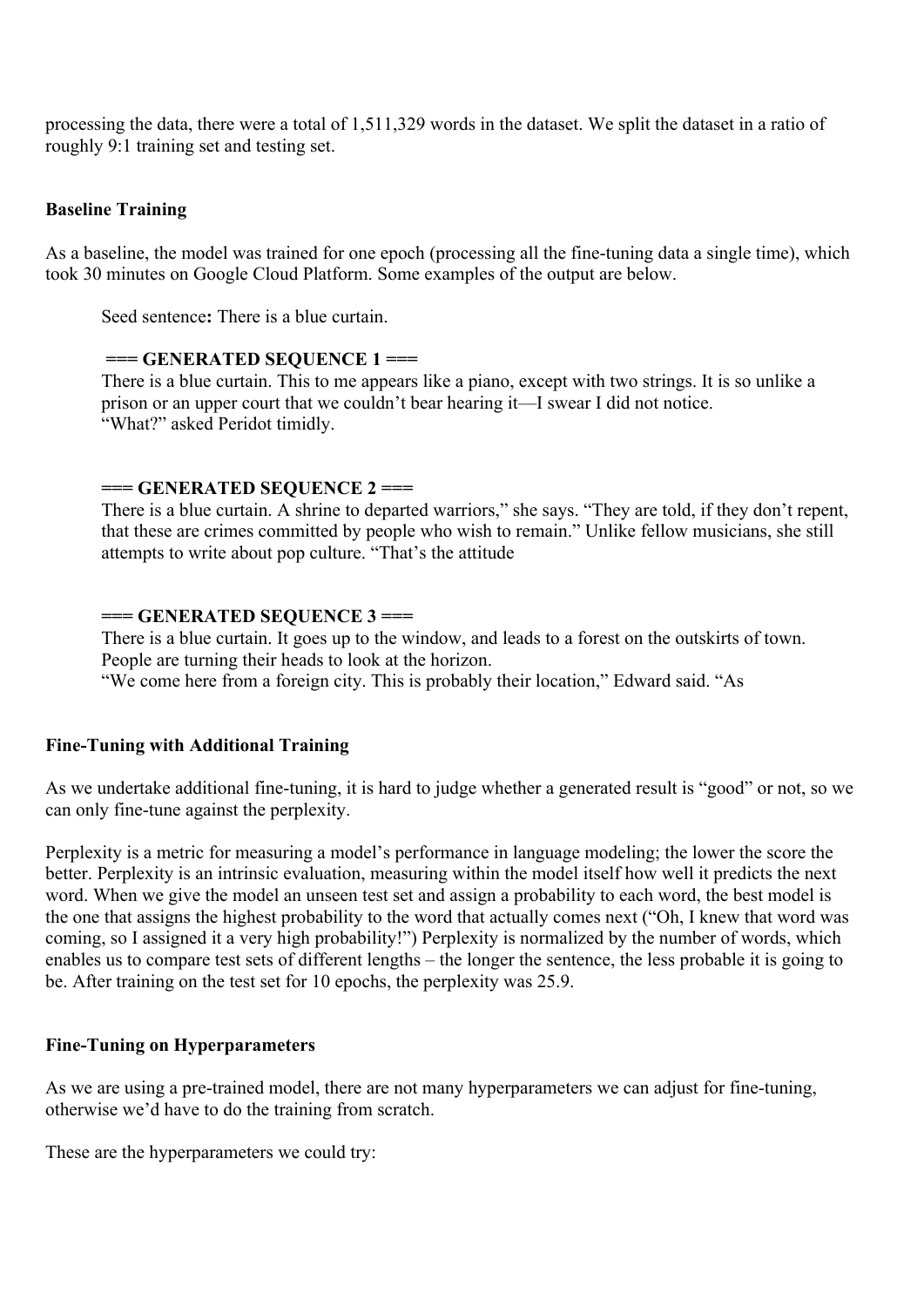- num of epochs
- learning rate
- weight decay
- adam epsilon
- base model (right now we are using gpt2-small, we could try gpt2-medium as well)

small model: 124 million parameters medium model: 355 million parameters large model: 774 million parameters largest model: 1.5 **billion** parameters

We then did the fine-tuning script (this is just the Python code—because the python interpreter runs against a text file containing the python code, and the python code can run anywhere there is a python interpreter, python is known as a scripting language).

We tried different combinations to fine-tune the GPT-2 small model, using the following parameters:

### 1. **learning\_rate**: loguniform(5e-6, 5e-2)

Deep learning neural networks are trained using the stochastic gradient descent algorithm, an optimization algorithm that estimates the error gradient for the current state of the model, then updates the weights of the model using backpropagation. The amount that the weights are updated during training is referred to as the step size or the learning rate. Generally, a large learning rate allows the model to learn faster, but at the cost of arriving on a sub-optimal final set of weights. In fine-tuning, we try using a smaller learning rate to train the network. Since we expect the pretrained weights to be quite good already as compared to randomly initialized weights, we do not want to distort them too quickly and too much.

#### 2. **weight decay**: uniform(scale=0.3)

When training neural networks, it is common to use weight decay, where after each update, the weights are multiplied by a factor slightly less than 1. This prevents the weights from growing too large, and can be seen as gradient descent on a quadratic regularization term. Weight decay helps reduce the overfitting of the model on the training data and improve its performance on new data.

#### 3. **adam\_epsilon**: loguniform(1e-10, 1e-2)

Adam (Adaptive Moment Estimation) is an "adaptive" learning rate. It uses smaller updates (a lower learning rate) for parameters associated with frequently occurring features and larger updates for parameters associated with infrequent features. Adam averages the current gradient with two other extensions of stochastic gradient descent: 1) an exponentially decaying average of all past gradients; and 2) an exponentially decaying average of past squared results. It behaves like a ball rolling down a slope but with some friction.

As a step-size method, Adam has a stability parameter, **epsilon**, that increases the numerical stability of the method by ensuring the estimate of the variance is always above a certain level and avoiding a "divide by zero" error, while updating the variable when the gradient is almost zero. So ideally epsilon should be a small value and by default, the epsilon value is set to 1e-8. But having a small epsilon in the denominator will make larger weight updates. When you train with an epsilon that is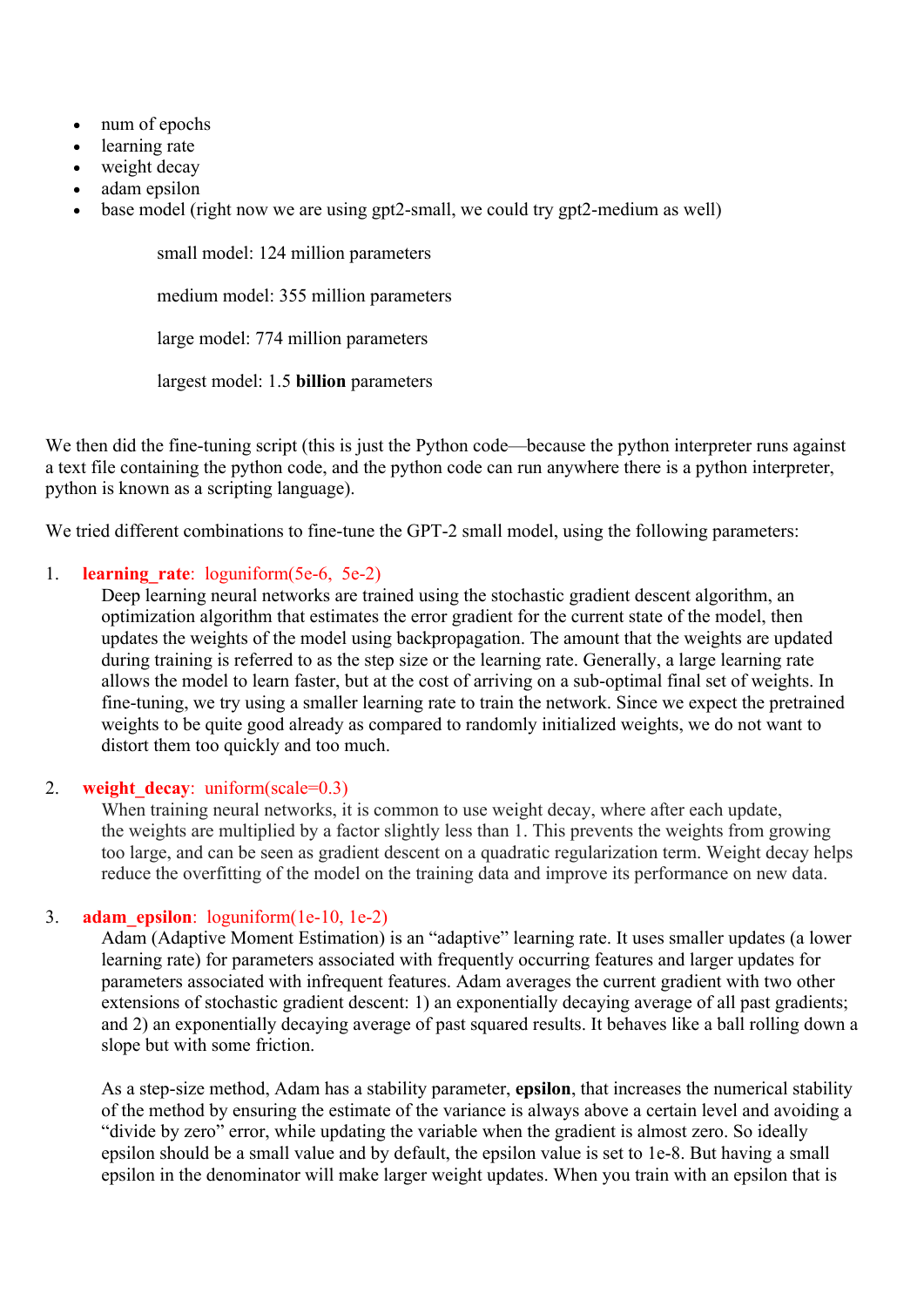too small, the optimizer will become unstable, with subsequent normalization larger weights will always be normalized to 1. Epsilon has a regulatory effect on the variance of the learning rate and a well-tuned epsilon can help in many settings where the learning trajectory is unstable.

#### 4. **max grad norm**: uniform(loc=0.9, scale=0.2)

During pre-training the input sentences are sampled from large-scale raw corpora, so some dimensions may have non-zero means or very large range of values. In the fine-tuning stage, these large embedding values may dominate the training process or lead to unstable gradients of model parameters in backpropagation. These can cause two widely known issues with training recurrent neural networks: the vanishing and the exploding gradient problems.

One simple mechanism to deal with a sudden increase in the norm of the gradients is to rescale them whenever they go over a threshold. Gradient scaling involves normalizing the error gradient vector such that vector norm (magnitude) equals a defined value, such as 1.0. Gradient norm scaling involves changing the derivatives of the loss function to have a given vector norm when the L2 vector norm (sum of the squared values) of the gradient vector exceeds a threshold value. For example, we could specify a norm of 1.0, meaning that if the vector norm for a gradient exceeds 1.0, then the values in the vector will be rescaled so that the norm of the vector equals 1.0.

#### 5. **num train epochs** with option [1,2]

How many times the model processes the entire fine-tuning dataset.

In each iteration, we followed the following process:

1. Sample values for each parameter to make a config and run the fine-tuning. In other words, to take a random sample value from the range indicated for each fine-tuning feature. A config is a configuration file used to store configuration parameters, meaning initial parameters and settings for a model.

- 2. record the perplexity of each fine-tuning result
- 3. keep the best **n** fine-tuned models

As the fine-tuning script was running, it would upload to the testing website every model that registered a perplexity of less than 30. There were 500 iterations, each of which took between 3-6 minutes. Of the 500 iterations, 123 had a perplexity score of less than 30. The five models with the best perplexity scores were:

#### **1\_22: perplexity 19.6959**

 adam\_epsilon: 8.65285266628266e-06 learning\_rate: 0.00010128604458393196 max\_grad\_norm: 1.0054116204515218 num train epochs: 2 weight\_decay: 0.21271275659785363

#### **1\_68: perplexity 19.7474**

 adam\_epsilon: 5.772665718332016e-08 learning rate: 3.973103106132757e-05 max\_grad\_norm: 1.0185023737531593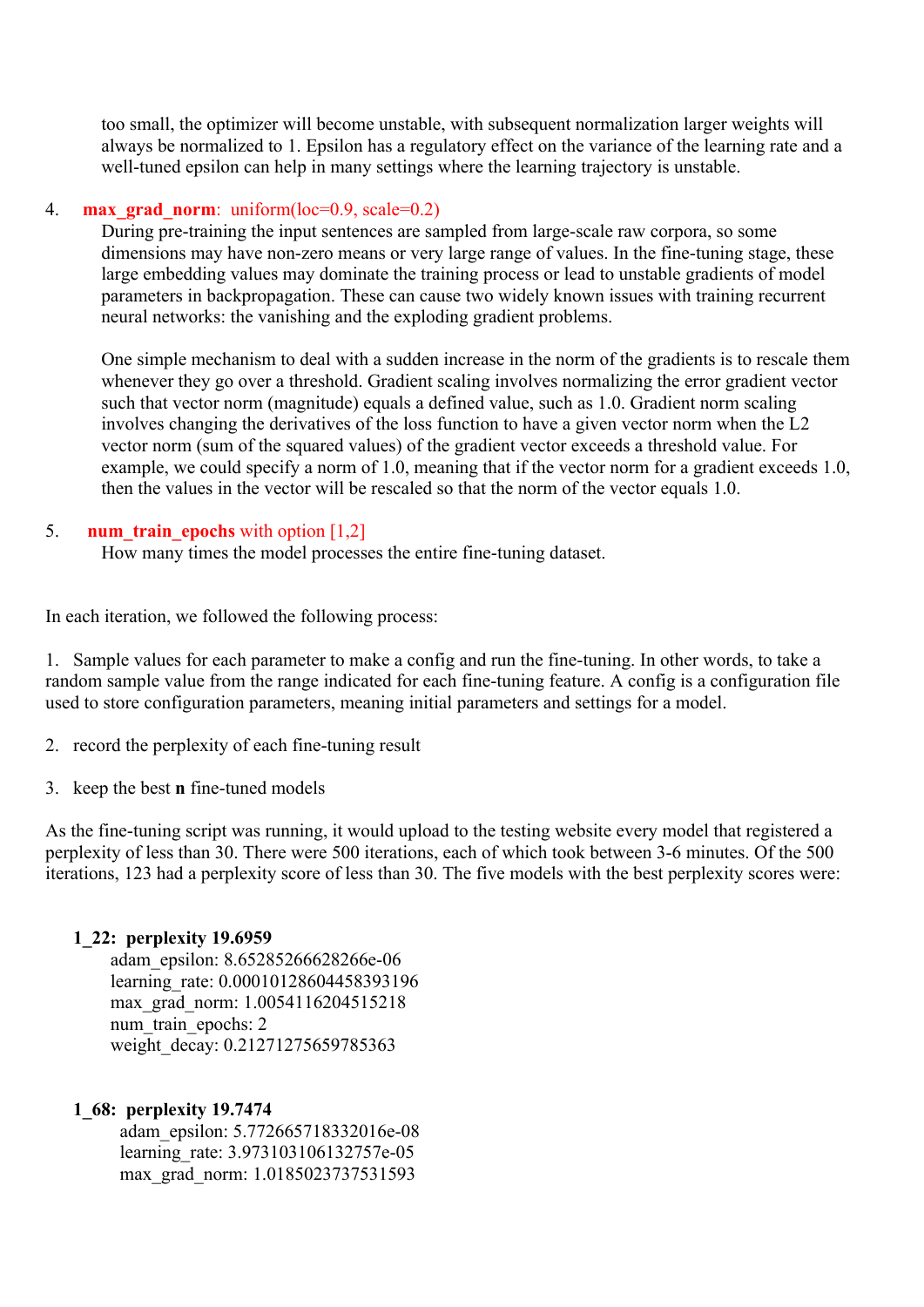num train epochs: 2 weight\_decay: 0.041784015110818015

#### **1\_9: perplexity 19.7593**

 adam\_epsilon: 1.927905942121954e-05 learning rate: 7.81539951047547e-05 max\_grad\_norm: 0.9892269012172212 num train epochs: 2 weight\_decay: 0.030967801973292606

### **1\_13: perplexity 19.7968**

 adam\_epsilon: 1.2241421076749222e-08 learning rate: 4.197896175488769e-05 max\_grad\_norm: 1.0066896981210351 num train epochs: 2 weight\_decay: 0.20832004731832351

### **1\_4: perplexity 19.8100**

 adam\_epsilon: 1.3276864065059191e-09 learning rate: 3.1001018385823595e-05 max\_grad\_norm: 1.0601489137351074 num\_train\_epochs: 2 weight\_decay: 0.24082725118120946

The model naming format is: {seed}\_{index}. The seed is what we used for the random sample so that the fine-tuning can be reproduced with the same seed. The index here just tells the *i-*th sample being drawn, i.e. it is the model fine-tuned in the *i*-th generation (in other words, our top performing model was the 22<sup>nd</sup> finetuning that used 1 as the random number seed).

### **Explainability**

How is the model using self-attention to make its predictions? There are two visualization tools that can help us understand the process that the model uses to predict the next word.

**1) BertViz** is a tool for visualizing attention in NLP models including GPT-2. Lines connect the tokens that are attending (left) with the tokens being attended to (right). Colors identify the corresponding attention heads, while line weight reflects the attention score. This enables us to examine the attention both by layer and by head within each layer. However, merely understanding the attention paid to each word may not produce a clear picture of how the input sentence shapes the model's prediction of the next word. We should keep in mind that *after* the Attention Layer, the output must still pass through the Feed Forward Layer, whose weights will further transform the output.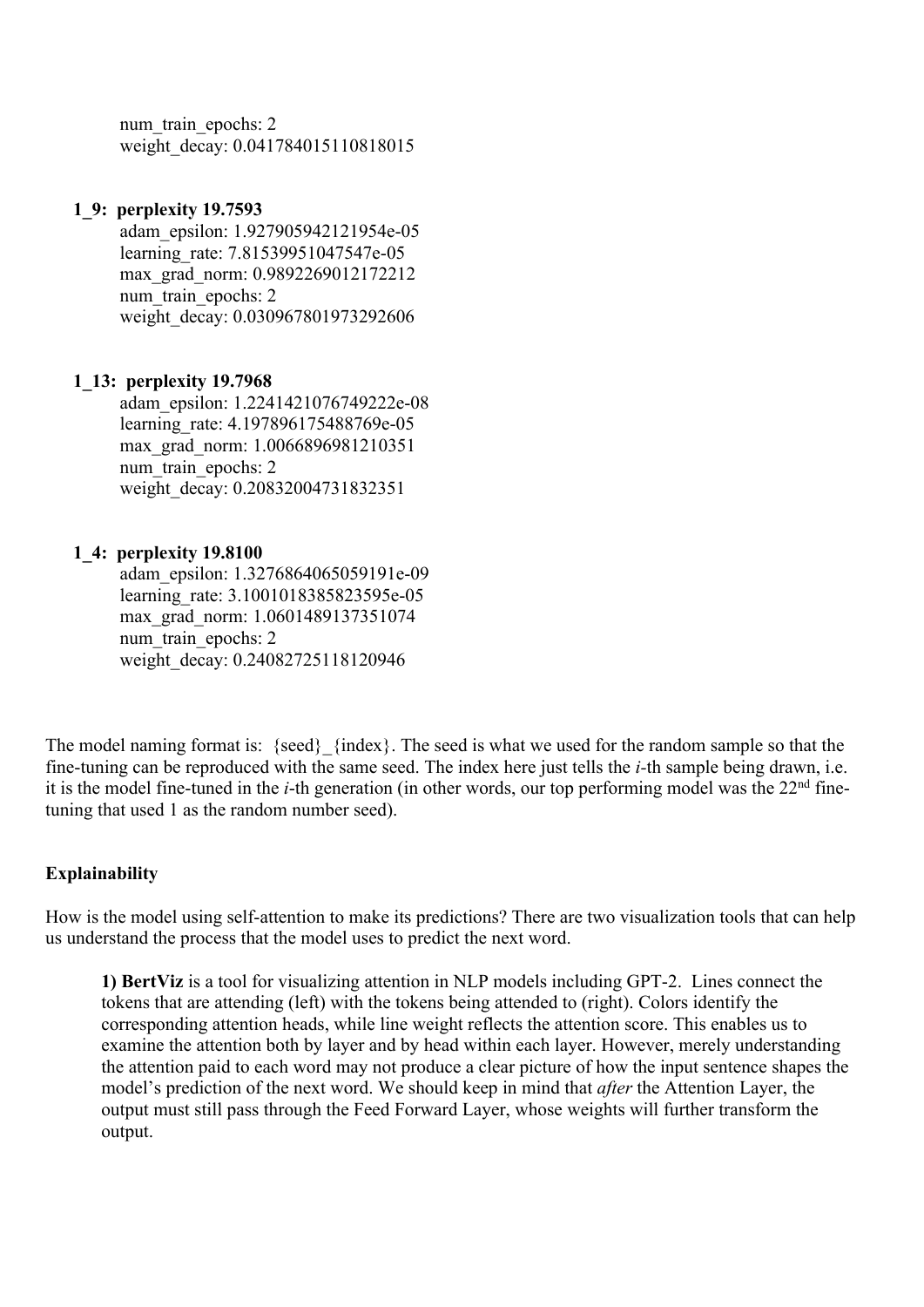**2)** We therefore use another tool, **Word Importance Visualization**, to measure the relative importance of each word to the ultimate output. It does this by measuring the extent to which each word could be changed without altering the final output. A low score means that even a small amount of "noise" around that word would alter the output. So the more important a word is to the final output, the lower its score.

**The Professor's economic theory is more nuanced (100)**

### **BertViz**



#### **Word Importance Visualization**

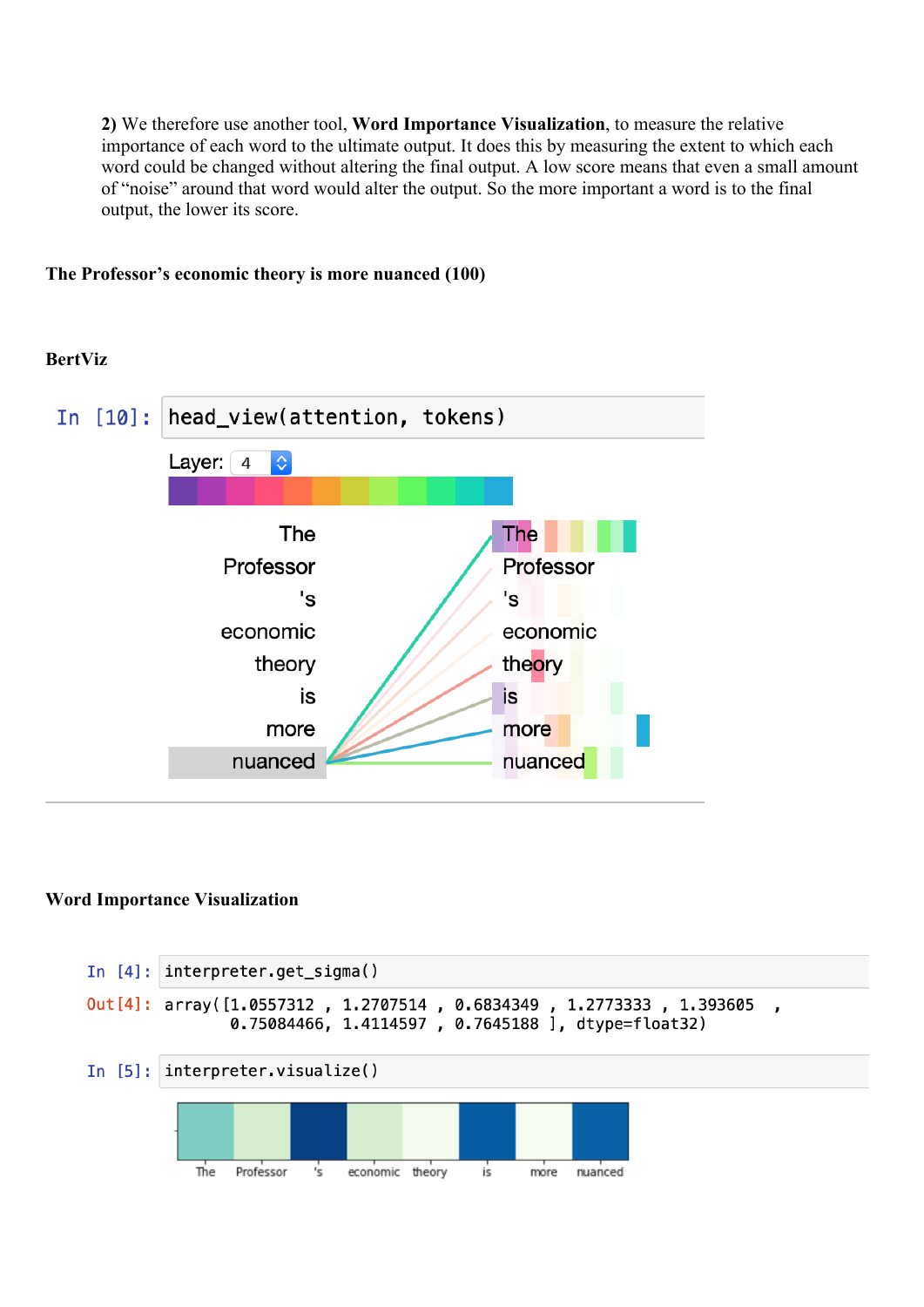### **Model: 1\_22 output**

**The Professor's economic theory is more nuanced** than that of anyone else on our list, he seems to be saying very different things. The difficulty lies in its not so obvious scope of concerns. There are those who feel that the political situation distorts learning in Hong Kong and that it betrays the marginalisation of those with less money. Yet Professor Bonnyman comes across as more than eager to talk about issues that concern even the privileged classes in our society. As one former classmate of Bonnyman

**The Professor's economic theory is more nuanced**, though, and we mustn't allow academic discourse to get stuck in "argumentative mode." It is necessary for the day-to-day functioning of a university to have its dialogue with real life in practice. Failing to speak up today will undoubtedly make the whole semester seem too boring. (Yow Yuk-kuen) received her MA and PhD from Harvard University. She has also taught at the University of Hong Kong, and the University of Chicago.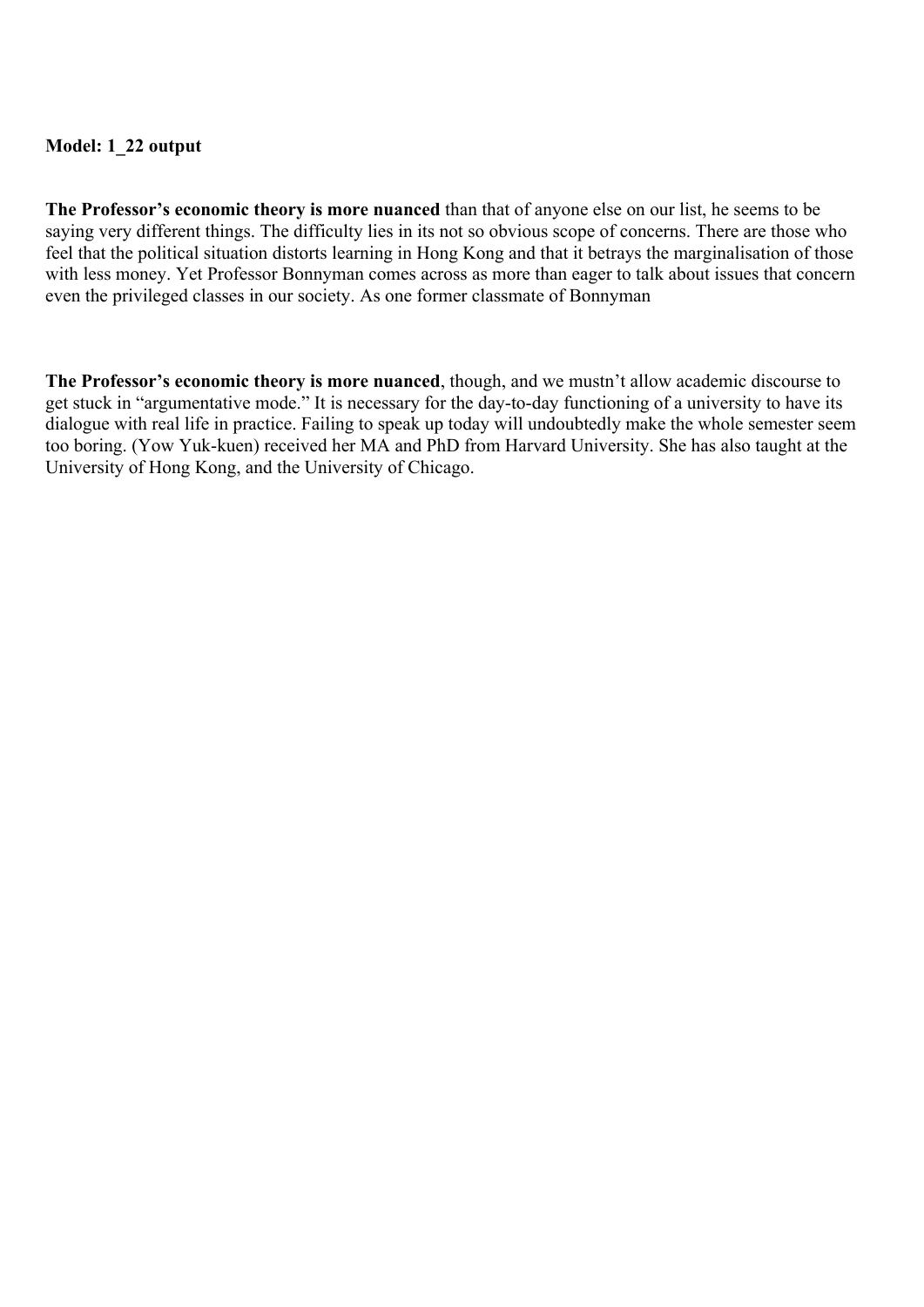**How many more times will you remember a certain afternoon of your childhood, some afternoon that's so deeply a part (200)**

#### In [5]: head\_view(attention, tokens) Layer:  $\boxed{2}$   $\Diamond$ **How** How many many more more times times will will you you remember remember a a certain certain afternoon afternoon of of your your childhood childhood ,  $\overline{\phantom{a}}$ some some afternoon afternoon that that 's 's SO **SO** deeply deeply  $\mathbf{a}$ a

part

part

## **BertViz**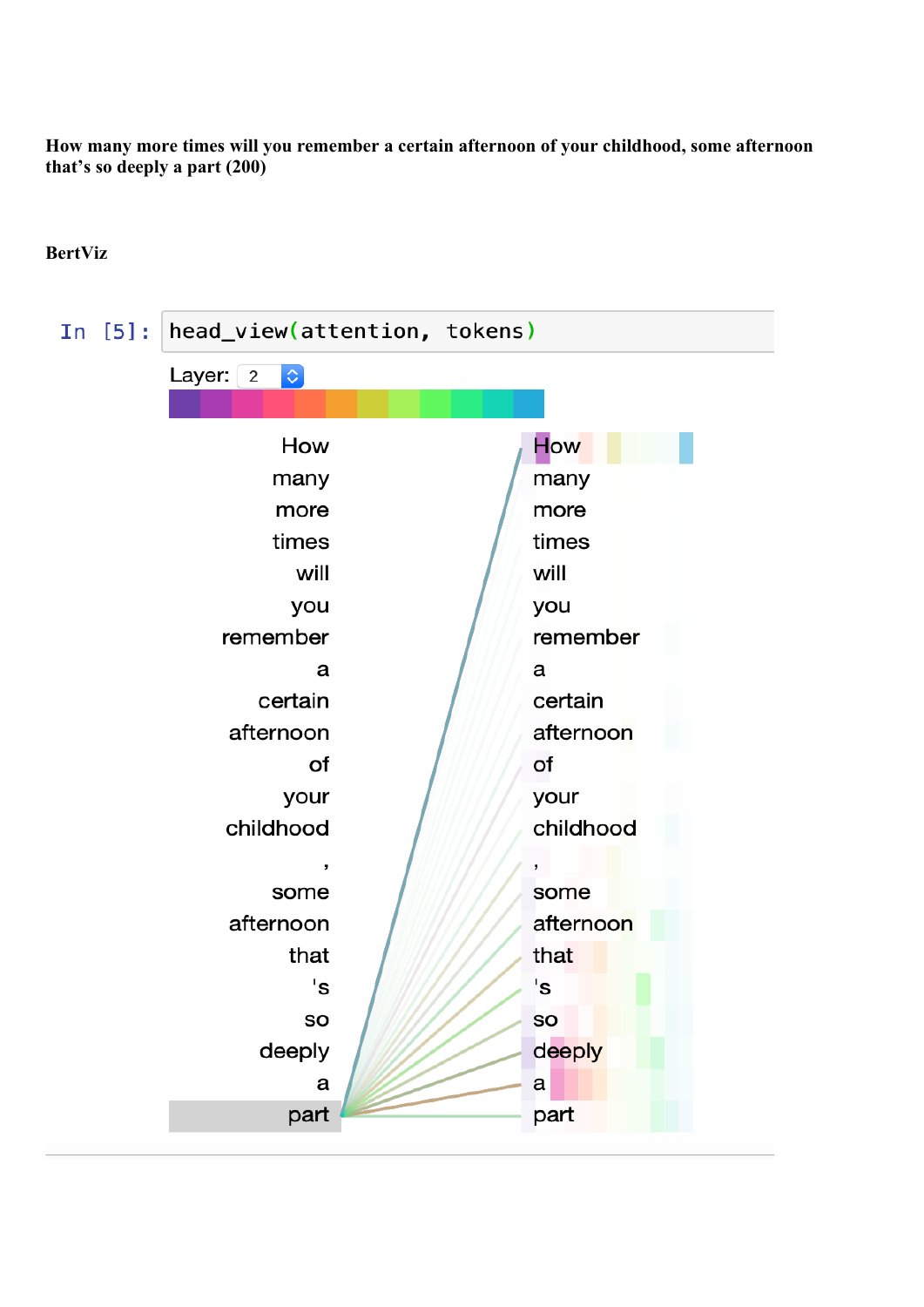|                                                                             | Ξq                             |                                          |                                                                 |                                                               |                                                               |                                                                             |
|-----------------------------------------------------------------------------|--------------------------------|------------------------------------------|-----------------------------------------------------------------|---------------------------------------------------------------|---------------------------------------------------------------|-----------------------------------------------------------------------------|
| Howangootenesvillyeonembaredfaernoom/yobidhoodscafternobbt's sodeeplya part | [5]: linterpreter, visualize() | 1.3544699<br>0.40084958], dtype=float32) | 1.2421476<br>1.0326487<br>0.45266917<br>0.3744312<br>0.48842564 | 1.0812416<br>1.3084031<br>1.0633148<br>1.1958865<br>1.3965175 | 1.3029702<br>1.3542947<br>1.2331558<br>1.2909375<br>1.0450003 | Out [4]: array([0.541841<br>1.2821227 , 1.1601733<br>1.3226551<br>1.2867883 |